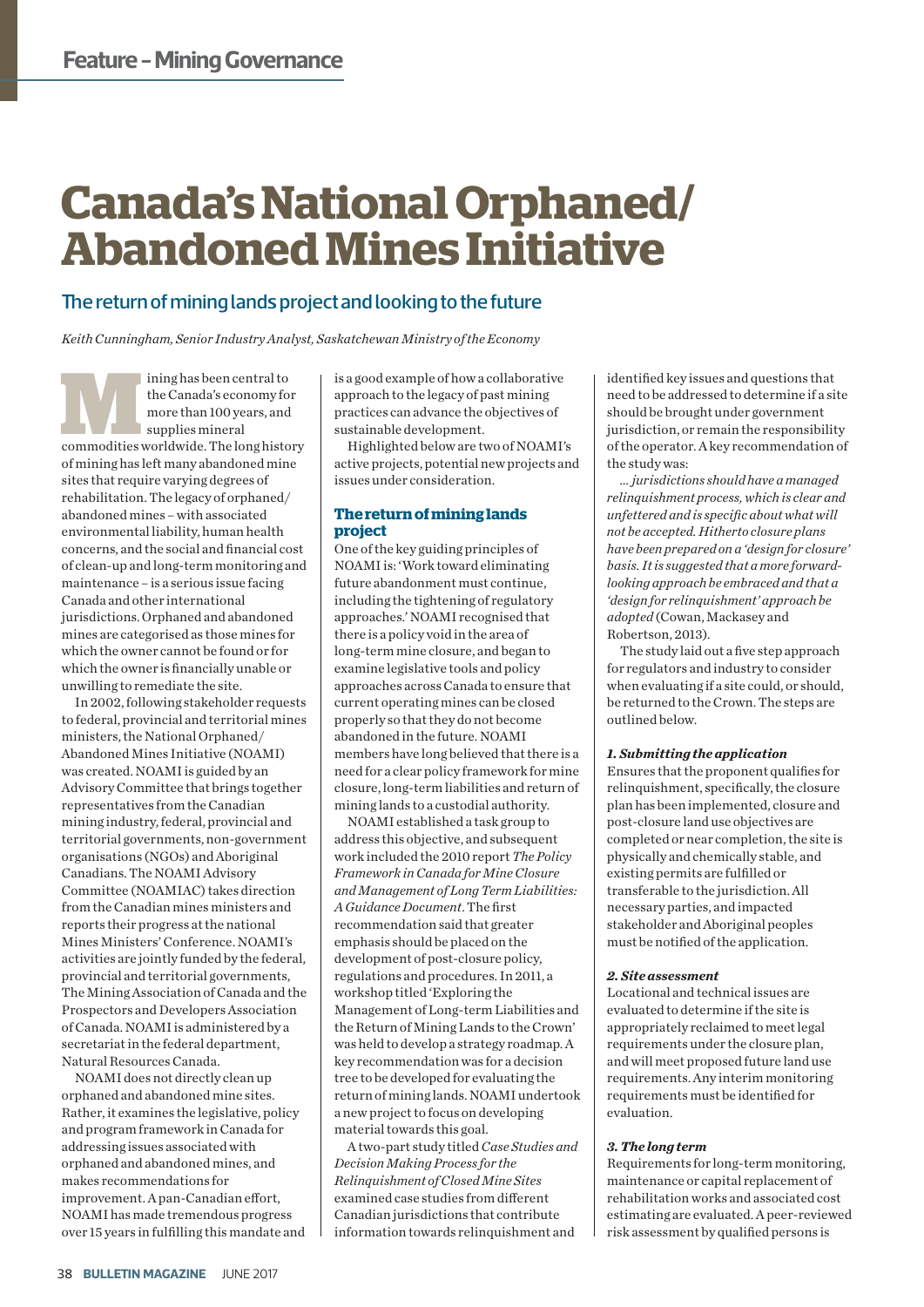required for unforeseen events. This is a critical point, as the proponent for mines with prohibitively high funding requirements for relinquishment may elect to retain the properties.

#### *4. Funding*

Considers what future activities will need to be funded, their costs, and the method of fund management. All funds are provided by the proponent.

#### *5. Implementation*

Once a site is approved for relinquishment, the regulator must have a management system in place to manage funds, ensure the site is monitored and maintained, and manage data securely. Emergency protocols should be in place.

In addition it should be recognised that relinquishment may not be possible where the environmental, social, political or financial risk/costs are too high. The relinquishment process would be straightforward for fully remediated sites that are physically and chemically stable, and would require little or no monitoring, care or maintenance. The relinquishment process would be more complex for remediation sites that will need ongoing monitoring, care and maintenance. Long-term monitoring and care of more complex sites would need to be funded by the operator, and managed by the jurisdiction or other custodian through some form of institutional control.

The review of Steps 1 and 2 was completed in 2015 with a published report titled *Key Criteria for the Effective Long-term Stewardship of Closed, Orphaned/Abandoned Mine and Mineral Exploration Sites*. The report discusses key criteria for the preliminary assessment of closed and/or orphaned/ abandoned mine and mineral exploration sites in Canada in order to evaluate their condition in terms of:

- physical stability
- chemical stability
- public health and safety risks
- ecological risks
- risk to ecosystem services.

The criteria were designed to be field functional for application by a wide range of users such as government agencies, Indigenous organisations, NGOs, communities and the general public. This allows each user to arrive at an informed opinion regarding a site's condition, to identify site specific hazards, provide a preliminary assessment of the level of risk posed by a particular hazard and to assess

## **The long history of mining has left many abandoned mine sites that require varying degrees of rehabilitation.**



the need for further remediation to reduce the risk and ensure the effective long-term stewardship of the site. The report provides a sample field report form of potential site aspects that are present at a wide range of site types. This is designed to aid a user in identifying, documenting, and evaluating the potential hazards at a particular site.

In 2016, the review of Step 3 was

approved as the next project. The report *Orphaned and Abandoned Mines: Risk Identification, Cost Estimation and Long-term Management* was released in December 2016 and is a follow-up to the 2015 report. The report is designed to assist users in formally documenting and assessing the following:

■ the level of risk posed by the hazards identified on a particular orphaned/